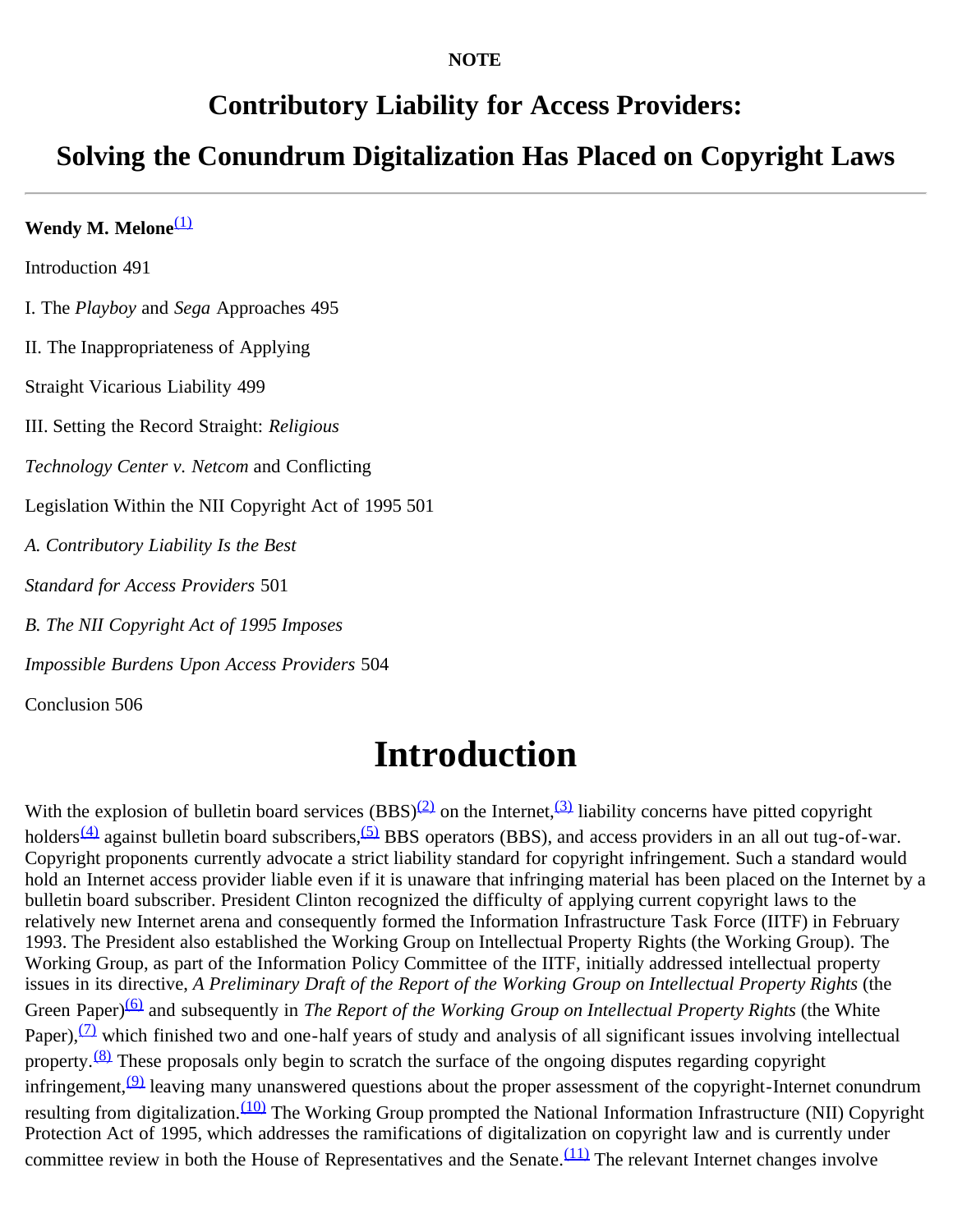defining and incorporating "transmissions" into current copyright laws to address the dissemination of information via computer  $access.\frac{(12)}{2}$  $access.\frac{(12)}{2}$  $access.\frac{(12)}{2}$ 

Copyright holders argue that the strict liability standard set forth in copyright law $(13)$  should continue to govern whether an access provider should be held accountable for a bulletin board subscriber's copyright infringement. Another argument recognizes vicarious liability $\frac{(14)}{2}$  as the means to protect the copyrighted work while still encouraging Internet growth. Two district courts recently addressed the issue of copyright infringement by bulletin board subscribers and legal ramifications for the on-line provider. $\frac{(15)}{(15)}$  $\frac{(15)}{(15)}$  $\frac{(15)}{(15)}$ 

The primary focus of this Note is to discuss whether a large Internet access provider that allows the BBS to reach the Internet should be liable<sup> $(16)$ </sup> for copyright infringement committed by a subscriber of the BBS. This issue was initially addressed, but not decided in *Religious Technology Center v. Netcom*. [\(17\)](#page-7-10) As such, it remains an issue of first impression for a future tribunal.<sup>(18)</sup> This Note argues that an access provider should be held to a contributory liability standard,  $(19)$  not to a strict liability standard, for copyright infringements via a BBS. As set forth in copyright law, strict liability standards would frustrate the enormous success of the Internet if applied to access providers. Additionally, this Note illustrates how the traditional strict liability standard hinders the cyberspace $\frac{(20)}{20}$  revolution. Moreover, vicarious liability is not an appropriate standard because the access provider does not maintain an agency relationship with the bulletin board subscriber.

First, this Note analyzes and rejects the solutions provided by the courts for the on-line provider. The courts have utilized two varying standards, yet still have found the BBS operators liable.

Second, the insufficiency of the relationship between the access provider and the subscriber will illustrate why vicarious liability is not a viable solution. Gauging the relationship between the access provider and one of its possibly millions of subscribers would prove disastrous for the courts and Congress, in ensuring the longevity and prosperity of the NII. This standard would further generate a deluge of unwarranted infringement litigation.

Third, this Note explains the necessity of gauging the access provider's role in copyright infringement under the contributory liability standard. The contributory liability standard, unlike the other standards, will not undermine the continual development of the Internet. Access providers will only be held accountable when they have notice of the ongoing infringement. This standard protects both the copyright holder's and the access provider's rights without destroying the goals and pursuits of either party.

## **I.The** *Playboy* **And** *Sega* **Approaches**

Two recent district court decisions, *Playboy Enterprises v. Frena*, and *Sega Enterprises v. Maphia*<sup>(21)</sup> tested the waters of copyright infringement for the on-line provider. *Playboy* and *Sega* used different standards to find each of the respective on-line providers liable for copyright infringement. Currently, these standards are under a great deal of scrutiny by Internet promoters, users, operators and access providers.

*Playboy* used the strict liability standard currently set forth in the Copyright Act of 1976.<sup>(22)</sup> In that case, Frena operated a BBS that facilitated the distribution of unauthorized copies<sup>(23)</sup> of Playboy's copyrighted photographs.<sup>[\(24\)](#page-8-6)</sup> The BBS was accessible by Frena's customers for a fee or by those who bought specific products from the BBS operator.<sup>(25)</sup> The BBS permitted its customers to browse through the various directories as well as download<sup>(26)</sup> and store disseminated photographs<sup>(27)</sup> on their personal computer.<sup>(28)</sup> "Irrefutable evidence" illustrated that Frena was a direct infringer.<sup>(29)</sup> The *Playboy* court further stated that it was immaterial that Frena may have been unaware of the copyright infringement, as intent or knowledge are not elements of direct infringement under copyright law.<sup>[\(30\)](#page-8-12)</sup> However, the court also could have applied the proposed contributory liability standard to find Frena liable. Frena met the contributory liability threshold for knowledge of the infringement. Frena admitted that Playboy's text was removed from the computer-generated copies and replaced with Frena's name and the BBS's name and phone number. Frena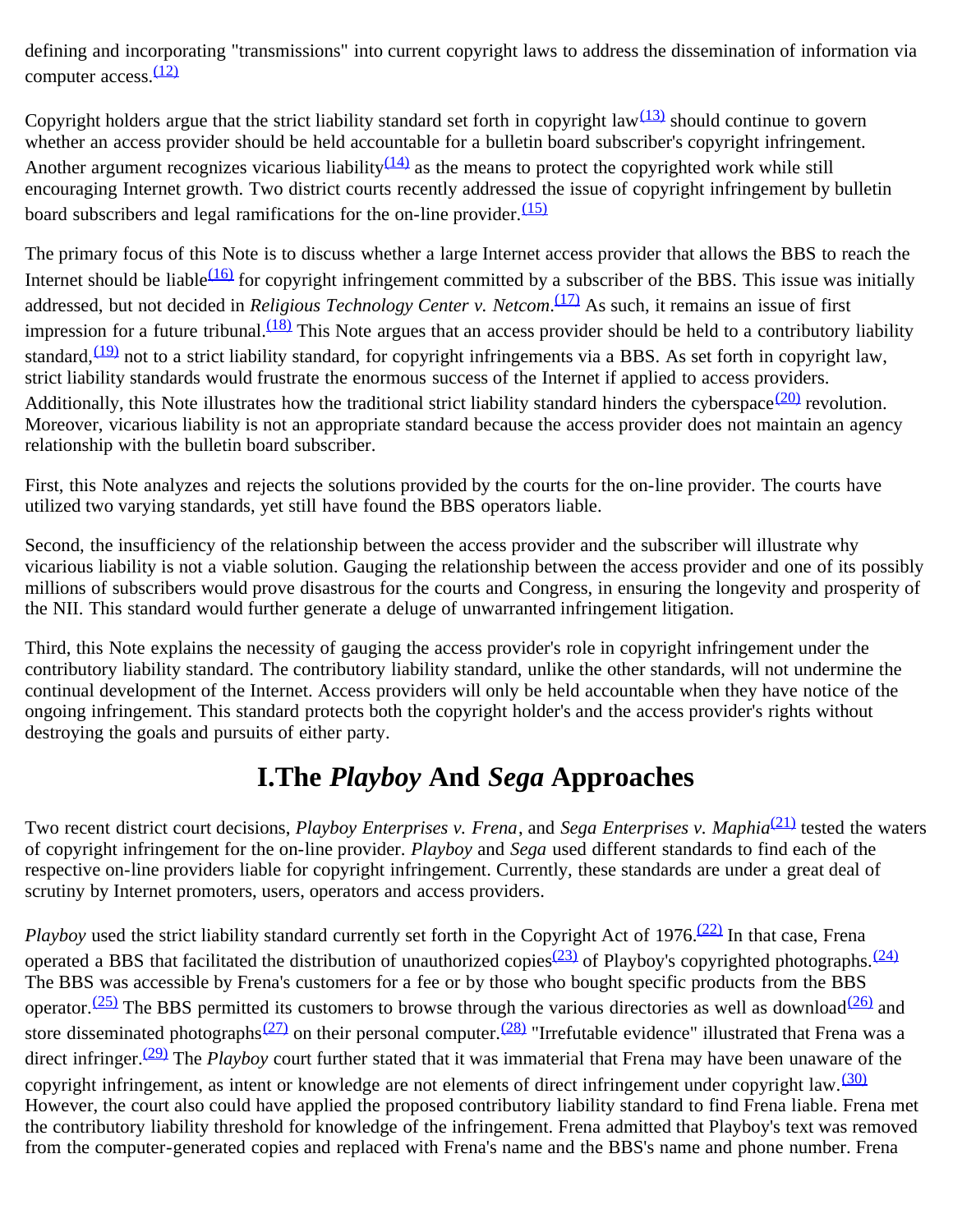also admitted that the trademarks "PLAYBOY" and "PLAYMATE" were used as the file descriptors for the computergenerated photographs which lured many of his subscribers. $(31)$  In applying the obsolete strict liability standard to online providers, the court failed to recognize that the statute was not promulgated to deal with the unknowing on-line provider. Some on-line providers permit millions of customers to send messages around the world $(32)$  in a matter of minutes, sometimes seconds. The Copyright Act of 1976 does not include the operative language of contributory infringement or vicarious liability, but both standards have received support through case law.<sup>[\(33\)](#page-8-15)</sup>

It is argued that liability may be justly imposed upon on-line providers because of their "deep pockets." However, this proposition is less than equitable as it allows the actual infringer to escape liability based solely upon the success of the medium. The copyright owners argue that, in a situation where the infringement involves two innocent parties, the online provider should bear the consequences for the infringement because it is in a better position to prevent violations<sup>[\(34\)](#page-8-16)</sup>

This argument is not persuasive, especially when the dispute involves an access provider as opposed to an on-line provider. First, neither the on-line provider nor the access provider are in a better position to stop the infringement. It is unrealistic to believe that preventative measures can be designed to stop an infringing message relayed in a matter of seconds. A bulletin board provider may have an easier time monitoring than an access provider. The access provider who provides the gateway to thousands of bulletin board operators,  $(35)$  and thus millions of customers,  $(36)$  to upload, download, or simply view the infringing material, is only tangentially related to any resulting copyright infringements.

Second, infringing material may be unrecognizable even if it is not disguised. For example, a subscriber may upload a story to a bulletin board including the name of the author, who may also own the copyright. The story may be uploaded into a file entitled "short stories." Another subscriber may then download that work into his own personal computer, remove the name, and then upload the short story onto another file for other subscribers to access. The story, which may not be as easily recognized as *Little Red Riding Hood*, may appear as if it is an original work of the subscriber who most recently uploaded the material. The on-line provider who monitors the medium does not recognize any infringement and thus takes no action. This example illustrates how the strict liability copyright statute fails to constrain both the on-line provider and the access provider.

The Working Group for the IITF encouraged the expansion of the strict liability standard in the *Green Paper* and the *White Paper*, the latter of which was published in September 1995. Immediately following its release, the NII Copyright Protection Act of 1995, which mirrors the *White Paper's* recommendations, was introduced in both the House of Representatives and the Senate.<sup>(37)</sup> The focus of the bills is to amend Title 17 "to adapt<sup>(38)</sup> the copyright law to the digital network environment of the national information infrastructure.  $\ldots$ <sup>"(39)</sup> These proposed amendments<sup>[\(40\)](#page-9-2)</sup> revise the definition of "publication" to include "by rental, lease, or lending or, *by transmission*".[\(41\)](#page-9-3) Additionally, the definition of "transmit" is amended to include: "To 'transmit' a reproduction is to distribute it by any device or process whereby a copy or phonorecord of the work is fixed  $(42)$  beyond the place from which it was sent." $(43)$  These amendments comport with the standard set forth in *Playboy* to hold an on-line provider strictly liable. However, this standard also imposes liability on a bulletin board operator as soon as a "transmission" is uploaded and fixed beyond the place from which it was sent from the subscriber's computer to the bulletin board. $\frac{(44)}{(44)}$  $\frac{(44)}{(44)}$  $\frac{(44)}{(44)}$ 

The second case addressing the liability of the on-line provider is *Sega Enterprises v. Maphia*.<sup>(45)</sup> For the purposes of a preliminary injunction,  $\frac{(46)}{2}$  Sega established a prima facie case for copyright infringement, even though it was not known which games were uploaded to or downloaded from the Maphia bulletin board. The 400 subscribers of the Maphia BBS $(47)$  used the BBS to disseminate Sega's video games. Maphia sold "copiers" which were used to download the Sega games from the Maphia BBS. Information on the Maphia bulletin board provided the following information:

Thank you for purchasing a Console Back Up Unit [copier] from PARSEC TRADING. As a free bonus for ordering from Dark Age, you receive COMPLEMENTARY [sic] Free Download Ratio on our Customer Support BBS. This is if you cannot get a hold of SuperNintendo or Sega Genesis games. You can download up to 10 megabytes, which is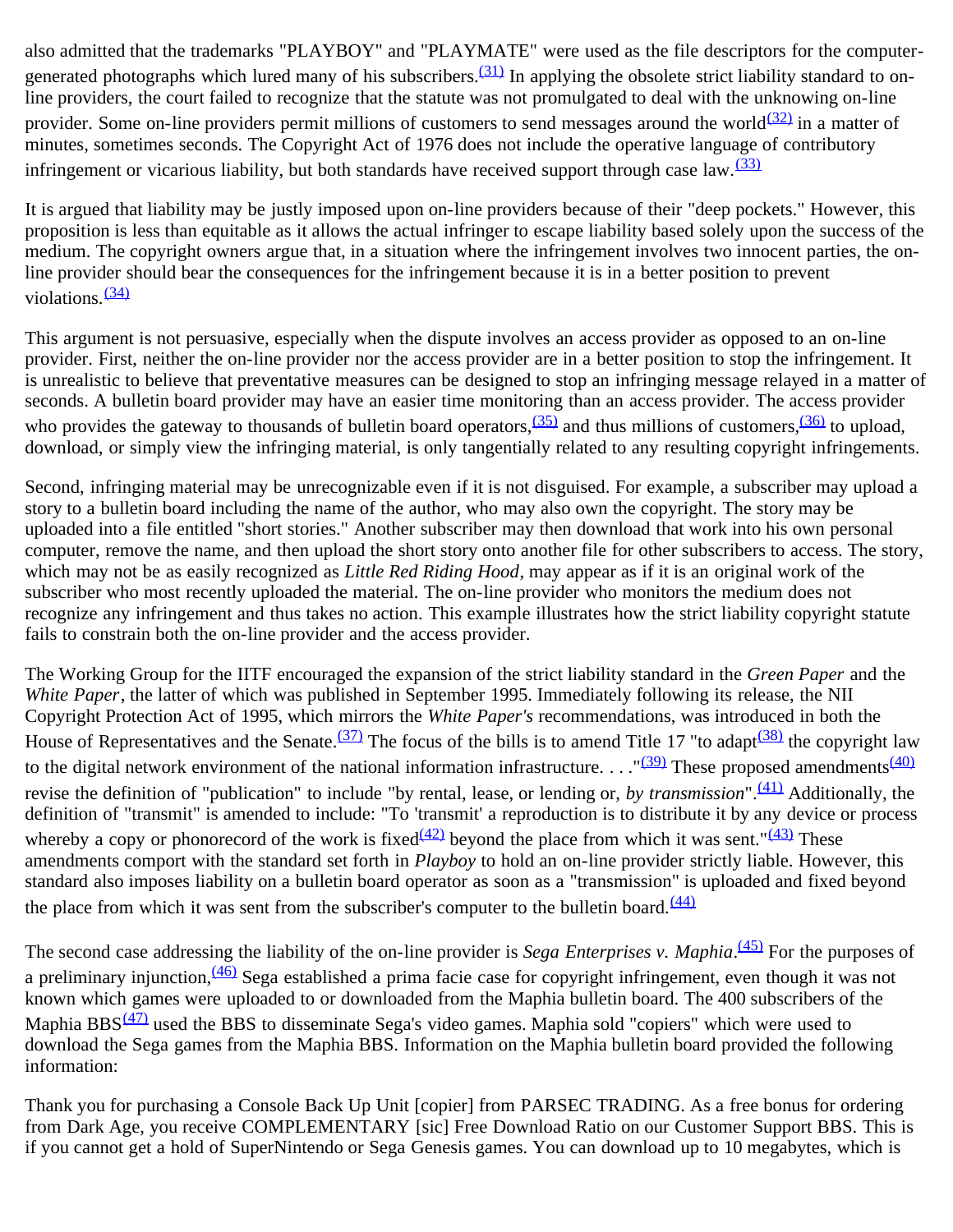equal to approximately 20 normal-sized SuperNintendo or Genesis Games. After your 10 megabytes is used, you can purchase full months of credit for only \$35/month. You can also prepay and order either 1 year of free downloads for \$200/year or a lifetime of free downloads for only \$500.<sup>[\(48\)](#page-9-10)</sup>

"[O]ne who, with knowledge of the infringing activity, induces, causes or materially contributes to the infringing conduct of another, may be held liable as a `contributory' infringer." $(49)$  Lack of knowledge as to when the copyrighted material will be uploaded to or downloaded from the bulletin board is no defense. The role in the copying, which includes maintaining facilities, direction, knowledge and support, is sufficient for contributory copyright infringement.<sup> $(50)$ </sup> By providing an inducement for their subscribers and copier purchasers, Maphia undeniably acted as a contributory infringer. $(51)$ 

The *Sega* analysis takes the proper approach for determining the liability not only of an on-line provider, but also of an access provider. This approach does not impute liability upon the uncunning on-line provider but does place responsibility upon him should he receive notice of the infringement.

### **II. The Inappropriateness of Applying Straight Vicarious Liability**<sup>[\(52\)](#page-9-14)</sup>

The proposal to impute liability upon the access provider under the theory of *respondeat superior* is analogous to the ludicrous idea of holding a grandfather liable for his thirty-year-old grandchild's wrongdoing. Without the grandfather, the grandchild could not have come into being (albeit indirectly), just as the bulletin board subscriber cannot access the Internet until the BBS connects with the access provider. However, this farce is exactly what the copyright owners request of both Congress and the courts in securing copyright protection.

*Cubby, Inc. v. CompuServe, Inc.*,<sup>(53)</sup> dealt with the liability of a computer service company that provided its subscribers with access to news stories. The news stories, which were provided by an independent third party, contained defamatory statements. The subscribers paid CompuServe Information Service membership and on-line time usage fees to gain access to a plethora of sources, available through the service including "forums," composed of bulletin boards, interactive on-line groups, and topical databases. $(54)$ 

CompuServe did not deny that the statements placed on its Journalism Forum were defamatory. Rather, CompuServe contended that since it was not a publisher of the statements, it could not be held liable for statements that it did not know and had no reason to know about as a distributor.<sup>(55)</sup> "The requirement that a distributor must have knowledge of the contents of a publication before liability can be imposed for distributing that publication is deeply rooted in the First Amendment. . . . "<sup>(56)</sup> The material uploaded to CompuServe becomes available to its subscribers instantaneously, providing no opportunity for editorial control by CompuServe. Holding CompuServe accountable when it neither knew nor had reason to know of the defamatory material would be comparable to holding a library, bookstore, or newsstand liable for the same offense. Moreover, placing blame upon CompuServe "would impose an undue burden on the free flow of information."[\(57\)](#page-10-2) The contributory liability standard, embraced by the court in *Cubby*, echoes the proper application for on-line providers and, more importantly, access providers.

The *Cubby* court refused to apply a vicarious liability standard. The Plaintiff argued that CompuServe should be held vicariously liable because of its agency relationship with CCI, which retained content control, and DFA, which provided the publication including the defamatory statements. "Under the principles of agency, a principal may be held vicariously liable for the acts of an agent if the latter acts in accordance with the former's control."[\(58\)](#page-10-3) In *Cubby*, DFA maintained no relationship with CompuServe. Rather DFA's only contract was with CCI.<sup>(59)</sup> As such, the application of the vicarious liability standard was properly dismissed.

This relationship perfectly illustrates the role of the access provider in pending litigation and should signal to the courts and Congress why the access provider should not be liable. The access provider may be tangentially related to the infringement, but is in no way related to the infringer.

Contrary to the argument proffered by CompuServe, the Working Group has argued that on-line service providers act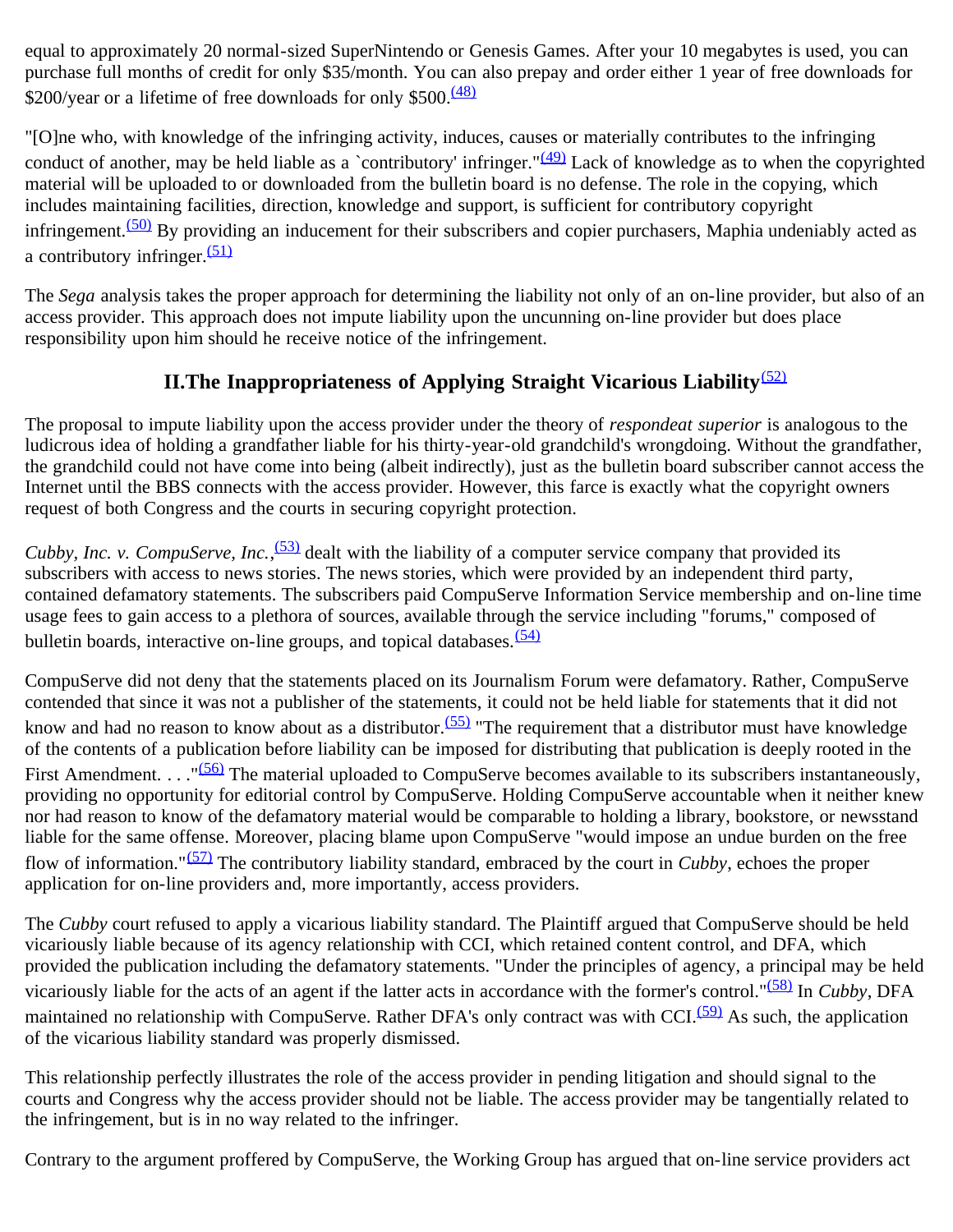as electronic publishers.<sup>(60)</sup> Yet another disagreement surrounds whether an on-line provider could qualify for an exemption as a common carrier<sup>(61)</sup> that could not control transmissions or clientele.<sup>[\(62\)](#page-10-7)</sup>

III.Setting the Record Straight: *Religious Technology Center v. Netcom On-Line Comm. Services* and Conflicting Legislation Within the NII Copyright Protection Act of 1995

#### *A. Contributory Liability Is the Best Standard for Access Providers*

The best proposal for protecting the rights of the access provider, while still protecting the exclusive rights of the copyright holder, is to apply the contributory liability standard, as opposed to strict liability or vicarious liability. Religious Technology Center v. Netcom On-Line Communication Services, Inc.<sup>(63)</sup> recently settled out-of-court.<sup>[\(64\)](#page-10-9)</sup> *Religious Technology* addressed whether an access provider should be liable for infringing work uploaded onto a BBS by a BBS subscriber. Dennis Ehrlich, a former minister of Scientology, voiced his criticism of the Church of Scientology on the Usenet newsgroup alt.religion.scientology. Ehrlich used copyrighted works of the late founder of the Church of Scientology, L. Ron Hubbard, without the permission of the Religious Technology Center (RTC). RTC holds copyrights to both Hubbard's published and unpublished works. Ehrlich posted the work on the Usenet newsgroup, having gained access to the Internet via Klemesrud's BBS.<sup>(65)</sup> Klemesrud does not have a direct link to the Internet, but obtains access via Netcom as the access provider.<sup>(66)</sup> Netcom would not only disconnect Ehrlich by terminating Klemesrud's access, but would also disconnect Klemesrud's other 500 paying customers.<sup>[\(67\)](#page-10-12)</sup>

RTC wanted Netcom to be liable either directly, contributorily, or vicariously.<sup>(68)</sup> Netcom, unlike other on-line providers such as CompuServe, America Online, and Prodigy, neither creates nor controls the information retrievable by its subscribers.<sup>(69)</sup> Netcom does not monitor its postings.<sup>(70)</sup> This would implicate constitutional law-privacy issues. $(71)$  The California court was heading in the proper direction of setting a contributory liability standard in *Netcom's* motion for summary judgment. Although copyright law uses a strict liability standard, there should still be some element of volition or causation, which is lacking, where a defendant's system is merely used to create a copy by a third party.[\(72\)](#page-10-17) However, since *Netcom* settled out-of-court, following the motion for summary judgment, the issue remains undecided.

Many compelling reasons mandated the adoption of the contributory liability standard. First, expansion  $\frac{(73)}{2}$  and innovation of the Internet would be deterred by the threat of liability whenever a subscriber uploads or downloads infringing material. The benefits of the Internet as an educational tool and the like would be tempered if a direct infringer's actions (subscriber) could pose a threat to an oblivious access provider. Moreover, the substantial benefit of the Internet substantially outweighs the likelihood of any harm resulting from sporadic infringements. However, the copyright owner's exclusive rights cannot be completely disregarded. The only equitable result mandates that liability be imputed solely upon the direct infringer.

*Sony Corp. of America v. Universal Studios, Inc.*,<sup>(74)</sup> provides useful insight for the instant discussion. In that case, the Court held that the manufacturer of videotape recorders, used to record and timeshift copyrighted programs for home use, did not prove a likelihood of nonminimal harm to the potential market. The videotape recorders were used primarily for substantial noninfringing uses and, thus, the manufacturer who sold the equipment committed no contributory infringement. "The sale of copying equipment . . . does not constitute contributory infringement if the product is widely used for legitimate, unobjectionable purposes, or indeed, is merely capable of substantial noninfringing uses." $(75)$ 

Furthermore, the remarks by defense counsel in *Netcom*, add further credence to the claim of inequity in current copyright law. $\frac{(76)}{2}$  $\frac{(76)}{2}$  $\frac{(76)}{2}$ 

What Scientology contends is that an Internet access provider, that does not in any way control content, has a duty to police alleged copyright violations anytime an aggrieved party tells them that their copyright has been violated. Clearly, if we do not have that, if we have to reach each message that someone complains about and act as both jury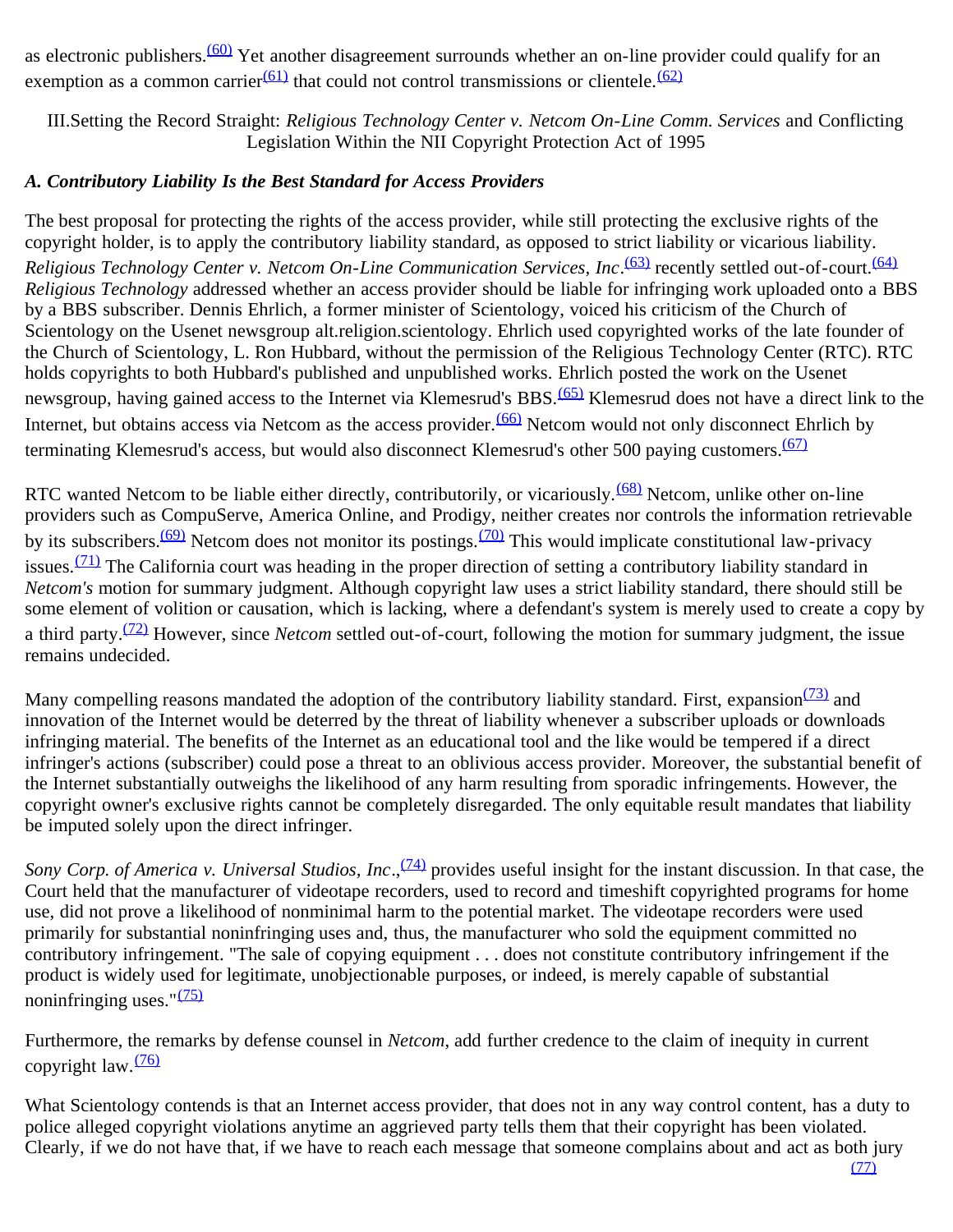and executioner, it will be a tremendous burden to the Internet in terms of cost and impeding free expression.

The access provider should not be permitted, however, to escape liability altogether. It should be held liable when it knows or has reason to know of the infringing material and, even though it has the means, makes no effort to stop the violation . Especially problematic is knowledge by the access provider who must disconnect all subscribers simply to disconnect one of the bulletin board operator's subscribers. The contributory liability standard, unlike vicarious liability, is founded on the relationship to the infringing activity rather than the relationship to the infringer. $\frac{(78)}{100}$  This standard will not force the access provider to find a needle in a haystack, in its search for infringing material in thousands of messages or postings. The preliminary ruling in *Religious Technology* provides for this standard.<sup>[\(79\)](#page-11-3)</sup>

### *B. The NII Copyright Act of 1995 Imposes Impossible Burdens Upon Access Providers*

The NII Copyright Act of 1995 (1995 Act)<sup>(80)</sup> eliminates the current balance between copyright protection and fair use as applied to access providers. This is because the 1995 Act adheres to the strict liability standard of the Copyright Act of 1976 to address copyright concerns on the Internet. The NII Copyright Act of 1995 does not directly<sup>(81)</sup> address the liability of the access provider,  $\frac{(82)}{2}$  but holds the access provider to the strict liability standard by incorporating "transmissions",  $\frac{(83)}{10}$  including the multitude of Internet transmissions, as violative of the 1976 Act. Although the Copyright Act must adapt to respond to the huge success of the Internet, a bright line strict liability standard will deter rather than encourage the current advances made possible by the Internet. $\frac{(84)}{24}$  Access provider liability should be left to the courts to ensure a thorough analysis of the imposition of sanctions on access providers when subscribers commit an infringing act. Congressional leaders must realize that the *White Paper* is not sacrosanct and the proposals set forth therein should evoke much skepticism since they place an undue burden on Internet access providers.  $(85)$ 

The frustration expressed by copyright owners, in policing the continuum of the Internet, also poses problems in the prevention and termination of infringing activity. One solution may be to implement the same type of collective licensing utilized by owners of music copyrights to halt violations in restaurants and clubs.<sup>(86)</sup> Another solution may arise with the advent of encryptic devices to access ("access right") the copyrighted material. $\frac{(87)}{2}$  The burden of discovering potential infringement should not fall on the access provider simply because it provides the conduit to complete an Internet transaction.

The standard encouraged by the copyright owners and the Working Group also may be violative of the Constitution by requiring the access providers to monitor communications to prevent the threat of strict liability under the copyright law. The Electronic Communication Privacy Act<sup>(88)</sup> was enacted to protect the privacy of communications including those which occur in the digital environment. $(89)$  The privacy concern also demonstrates that the access provider does not necessarily stand in the best position to serve as the copyright infringement watchdog for the benefit of copyright owners.

Most importantly, the liability threat to the unculpable access provider will significantly raise the cost of Internet access. Currently, access to the Internet is readily attainable for millions of Americans who currently subscribe to one of the over 60,000 bulletin boards throughout the country. However, when these subscribers violate copyright laws and force on-line providers and access providers to bear the cost, the customers indirectly bear the expense. Furthermore, many of the bulletin boards, which are not as large as America Online, CompuServe, and Prodigy may be forced out of business by one adverse judgment resulting from a subscriber's infringement of a copyright.

Strict liability would also be a hindrance to technological growth. If the access providers and other Internet players are not provided with incentives to advance current technological means, subscribers will not necessarily receive the most advanced services. Furthermore, the strict liability standard provides no incentive for providers to educate customers about copyright infringement if the customers recognize that they are not liable for such violations.

Although the current copyright statute provides for strict liability, the decision of the Working Group to adopt the same standard must be criticized. Case law, providing the primary guidance in applying the two alternative standards to the strict liability standard, should have been more heavily relied upon.<sup>(90)</sup> The changes in the digital environment make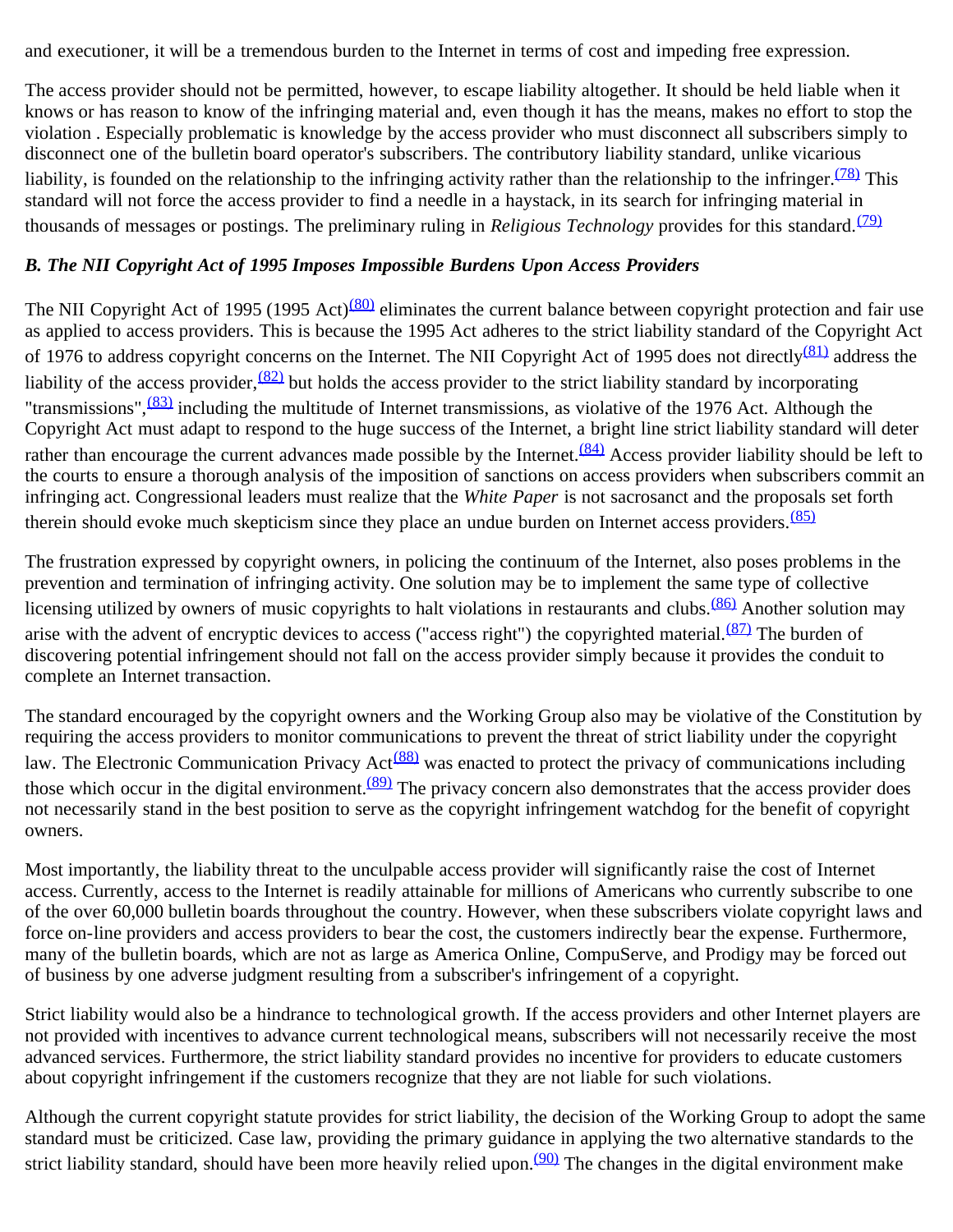the strict liability standard alone an abhorrence. It is manifestly unjust to hold access providers liable when there are no feasible methods currently available to prevent the transgressions of their subscribers.

## **Conclusion**

The Working Group's pragmatic attempt to use the Copyright Act of 1976 as a foundation for addressing the changes in the digital environment fails the Internet and the access provider terribly by maintaining a strict liability standard. A strict liability standard should not be maintained for the access provider because the access provider maintains a relationship with the on-line provider and not one of the millions of subscribers to the thousands of bulletin boards throughout the country. Furthermore, the Working Group expects the access provider to be held accountable for a subscriber's infringing activity, yet does not provide any means to the proposed end goal. Unlike obscene statements that may be recognized via a software program implementation, copyright infringement is easily disguised.

The proposal set forth holding the access provider liable, when the access provider knows about the infringing activity, recognizes that the access provider can stop the infringing activity, but does not place a duty to police the thousands of daily noninfringing Internet activities. This latter responsibility should fall on the copyright owner in an effort to deter infringement. The copyright owner still has the opportunity to place the responsibility on the access provider. The copyright owner must initially notify the infringer that the uploaded or downloaded material is infringing. If this step proves unsuccessful, the BBS should be notified and, only as a final step, ask for the access provider's intervention. This approach prevents the access provider from making a determination of whether the material is infringing, encourages continued technological endeavors to ensure a greater, faster, and improved Internet, and fairly places responsibility for monitoring copyright infringement in light of the speed, quality, and efficiency of the digital environment.

<span id="page-6-0"></span>1. B.A. University of Florida, 1994; candidate for Doctor of Jurisprudence, Indiana University School of Law-- Bloomington, 1997.

<span id="page-6-1"></span>2. Currently at least 60,000 BBS operate in cyberspace with estimates as high as 100,000. Michael Bauwens, *What is Cyberspace?* Computers in Libraries, Apr. 1, 1994, at 42; The Report of the Working Group On Intellectual Property Rights (Sept. 1995) [hereinafter The White Paper]. When bulletin board users "chat" on the Internet, the material displayed or transmitted is often material protected under copyright laws. Richard Raysman & Peter Brown, *Internet Copyright Developments*, N.Y.L.J., Jan. 6, 1996, at 3.

<span id="page-6-2"></span>3. The 10 to 40 million Internet users convey millions of messages on any given day. The number of Internet users is increasing by 15% every month. The White Paper, *supra* note 1, at 116; Peter H. Lewis, *Strangers, Not Their Computers, Build a Network in Time of Grief*, N.Y. Times, Mar. 8, 1996, at A1; *NII Copyright Protection Act of 1995 (Part 2): Hearings on H.R. 2441 Before the Subcomm. on Courts and Intellectual Property of the House Comm. on the Judiciary*, 104th Cong. 87 (1996) [hereinafter *NII Copyright Protection Act Hearings, Part 2*] (prepared statement of Garry L. McDaniels, President, Skills Bank Corporation, on behalf of the Software Publishers Ass'n).

<span id="page-6-3"></span> 4. *See* The White Paper at 121 n. 390 (citing Frank Music v. CompuServe Inc., 93 Civ. 8153 (S.D.N.Y., Dec. 19, 1995), a case which recently settled). *Frank Music* concerned the liability of CompuServe for accomodating the copyright infringement of musical works.

<span id="page-6-4"></span>5. Bulletin board subscribers receive access to the Internet via their BBS operators (or on-line providers). The BBS operators gain their access to the Internet through access providers who have direct access to the Internet. As such, the access provider serves as a conduit between the BBS operator and the Internet but has no direct relation to the bulletin board subscriber.

<span id="page-6-5"></span>6. Patent Commissioner Bruce A. Lehman chairs the Working Group subcommittee for the IITF. Twenty-seven governmental agencies participate on the IITF. Critics of both the Green Paper and the White Paper argue that the Working Group promotes broadening the exclusive rights of copyright holders without granting a similar increase in public access. Barbara Hoffman, *Digital Innovation Now Challenge Legal System: U.S. and Foreign Governments Study the Impact of Digital Technology on Existing IP Laws*, Nat'l L.J., Oct. 23, 1995, at C15.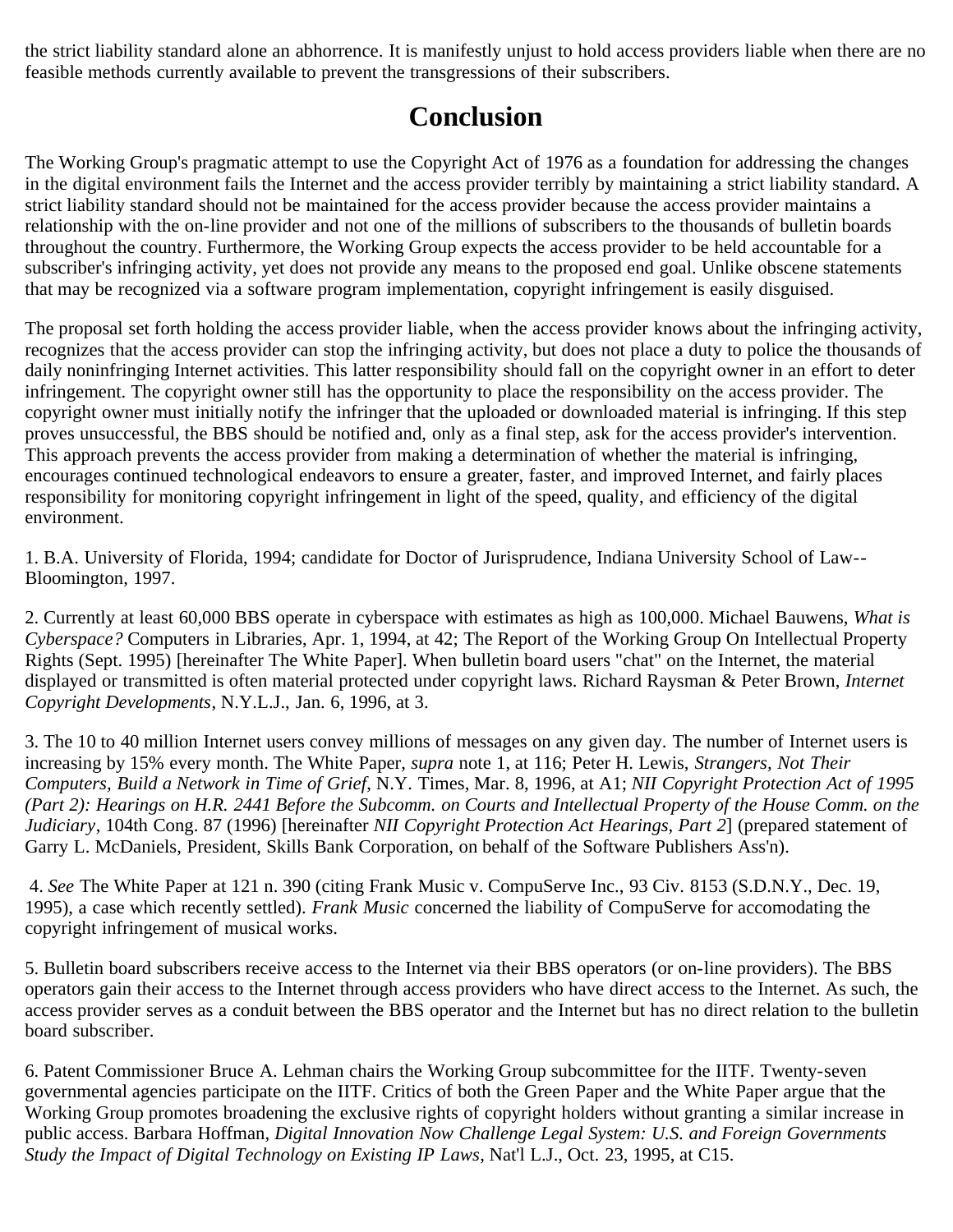<span id="page-7-0"></span>7. The White Paper, *supra* note 1, at 116. The currently proposed legislation following the White Paper has been scrutinized by a wide number of groups. See Pamela Samuelson, *The Copyright Grab*, Wired 4.01, Jan. 1996, at 134, which specifically addresses the problems of making on-line providers copyright police. Interest groups that have criticized the current legislation as a "maximalist" approach" include the Digital Future Coalition, an umbrella organization to the Alliance for Public Technologies and the Electronic Frontier Foundation. Gary Chapman, *Copyright Bill Would Infringe on the Internet's Real Promise*, L.A. Times, May 20, 1996, at D7.

<span id="page-7-1"></span>8. *NII Copyright Protection Act Hearings, Part 2*, *supra* note 2, at 2 (opening statement of Rep. Carlos J. Moorhead, Subcomm. Chairman).

<span id="page-7-2"></span>9. Infringement is a technical concept describing interference with the statutorily defined rights of a copyright holder. United States v. LaMacchia, 871 F. Supp. 535, 545 n.19 (D. Mass. 1994). *LaMacchia* illustrates the current loophole in protecting criminal copyright violations. *See NII Copyright Protection Act of 1995: Joint Hearing on H.R. 2441 and S. 1284 Before the Subcomm. on Courts and Intellectual Property of the House Comm. on the Judiciary and the Senate Comm. on the Judiciary*, 104th Cong. 39-42 [hereinafter *NII Copyright Protection Act Hearings, Part 1*] (statement of Marybeth Peters, Register of Copyrights and Associate Librarian for Copyright Services).

<span id="page-7-3"></span>10. Digitalization allows us to (1) store data, (2) manipulate data, and (3) transmit data in ways qualitatively and quantitatively unthought of previously. While digitalization has no boundaries, copyright law is territorial. Marshall Leaffer, Speech on the Digital Revolution and Copyright at the Indiana University School of Law (Jan. 25, 1996) [hereinafter Leaffer].

<span id="page-7-4"></span>11. H.R. 2441, 104th Cong. (1995); S. 1284, 104th Cong. (1995). The bills are sponsored by Representative Moorhead and Senators Hatch and Leahy, respectively. *See also* Criminal Copyright Improvement Act of 1995, S. 1122, 104th Cong. (1995).

<span id="page-7-5"></span>12. *NII Copyright Protection Act Hearings, Part 1*, *supra* note 8, at 40 (statement of Marybeth Peters).

<span id="page-7-6"></span>13. 17 U.S.C. 501(a) (1994) provides in part: "Anyone who violates any of the exclusive rights of the copyright owner . . . or of the author . . . or who imports copies or phonorecords into the United States . . . is an infringer."

<span id="page-7-7"></span>14. *See* Kelly Tickle, Comment, *The Vicarious Liability of Electronic Bulletin Board Operators For the Copyright Occurring on Their Bulletin Boards*, 80 Iowa L. Rev. 391 (1995); The White Paper, *supra* note 1, at 109.

<span id="page-7-8"></span>15. Playboy Enterprises v. Frena, 839 F. Supp. 1552 (M.D. Fla. 1993); Sega Enterprises v. Maphia, 857 F. Supp. 679 (N.D. Cal. 1994).

<span id="page-7-9"></span>16. 15. The proposed changes, which essentially could place access providers in the role of "deep pocket" defender, would chill Internet progress by implicating providers who cannot control "transmissions." *National Information Infrastructure Copyright Protection Act of 1995: Hearings on S. 1284 Before the Senate Comm. on the Judiciary*, 104th Cong. (1996) [hereinafter *Senate Hearings on S. 1284*] (statement of William W. Burrington, Asst. General Counsel and Director of Public Policy, America Online, Inc., on behalf of the Ad Hoc Copyright Coalition), *available in* Westlaw, 1996 WL 238583.

<span id="page-7-10"></span>17. Religious Tech. Center v. Netcom On-Line Comm. Services, Inc., 907 F. Supp. 1361 (N.D. Cal. 1995) (denying summary judgment, judgment on the pleadings, and a preliminary injunction). What could have been a precedent setting case now leaves the issue of access provider liability undecided. The Church of Scientology settled their suit against Netcom on August 2, 1996. *See Netcom, Scientologists Settle Suit Over Internet Postings*, L.A. Times, Aug. 9, 1996 at D2. The out-of-court settlement concluded with Netcom posting a statement on its World Wide Web. "When we send intellectual property to our friends, it's possible to infringe on the rights of others without really thinking about it," it warned. "Before you post that funny monologue of Dave Barry's or the wonderful Dilbert cartoon or use that image of Kermit the Frog on your Web page, please remember that these materials are very likely to be proprietary and cannot be distributed without permission." Benjamin Pimentel, *Netcom Settles Scientology Copyright Suit*, S.F. Chron., Aug. 5, 1996 at A22.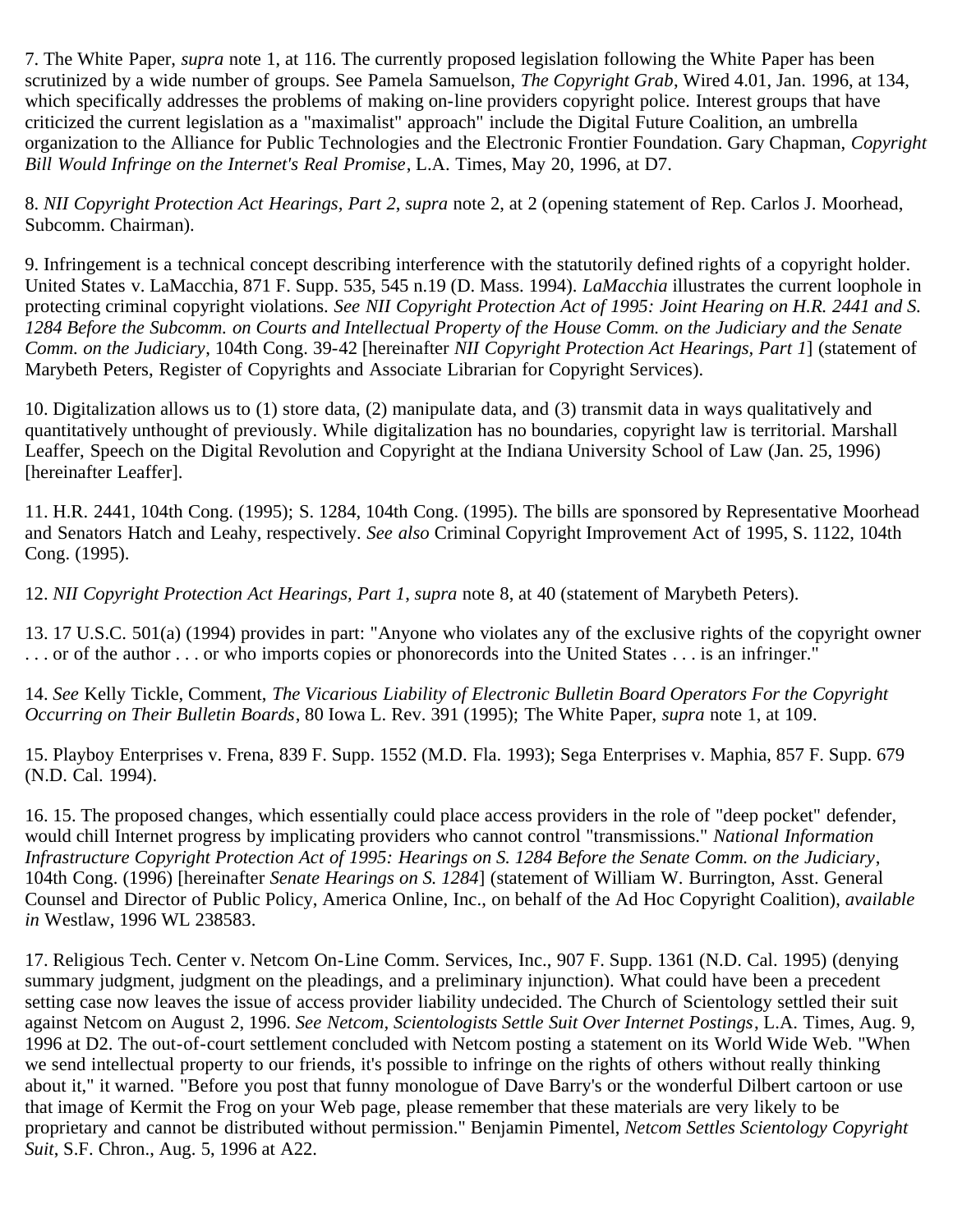<span id="page-8-0"></span>18. The United States District Court for the Northern District of California is the first court to address the access provider's liability.

<span id="page-8-1"></span>19. Contributory infringement is not possible without an act of direct infringement. *See* 3 Melville B. Nimmer & David Nimmer, Nimmer on Copyright 12.04 [A][3][a] (1995).

<span id="page-8-2"></span>20. Cyberspace is the space we take up when we communicate by computer. The net is vaguely defined as the superstructure of cyberspace. "It lives everywhere and nowhere; thus it is hard to find and hard to kill." Bauwens, *supra* note 1, at 42; Jon Carroll, *Understanding Cyberspace*, S. F. Chron., May 25, 1994, at E8.

<span id="page-8-3"></span>21. *Playboy*, 839 F. Supp. at 1552; *Sega*, 857 F. Supp. at 679.

<span id="page-8-4"></span>22. 17 U.S.C. 101-1101 (1994).

<span id="page-8-5"></span>23. "`Copies' are material objects, other than phonorecords, in which a work is fixed by any method now known or later developed, and from which the work can be perceived, reproduced, or otherwise communicated, either directly or with the aid of a machine or device. The term `copies' includes the material object, other than a phonorecord, in which the work is fixed." *Id.* 101.

<span id="page-8-6"></span>24. Digitalization prevents degradation of photographs so that they look like the originals. Leaffer, *supra* note 9.

<span id="page-8-7"></span>25. *Playboy*, 839 F. Supp. at 1554.

<span id="page-8-8"></span>26. Downloading is the means of transferring the computer-generated image from the bulletin board to the subscriber's computer while uploading reaches the opposite result. *Id.* at 1554 nn.1-3.

<span id="page-8-9"></span>27. One hundred seventy computerized copies of Playboy's copyrighted photographs were available on Frena's BBS. *Id.* at 1554. Playboy's official website provides the sexy graphics which draw many of its current subscribers. The numerous picture and text files are currently accessed at a rate of four million times a day. The pirating that Playboy Enterprises criticized on Frena's BBS now certainly occurs at least as frequently on their own website. James Coates, *On Internet, Copyrights Are Easy Prey for a Thief's Hungry Mouse: Digital Revolution Outpaces the Law*, Chicago Trib., January 21, 1996, 5, at 1.

<span id="page-8-10"></span>28. *Playboy,* 839 F. Supp. at 1554.

<span id="page-8-11"></span>29. *Id*. at 1558.

<span id="page-8-12"></span>30. *Id*. at 1559. However, intent is relevant when the court fixes statutory damages.

<span id="page-8-13"></span>31. *Id.* The court did use these concessions to find Lanham Act violations by the defendant.

<span id="page-8-14"></span>32. Henry H. Perritt, Jr., *Symposium: The Congress, the Courts and Computer Based Communications Networks: Answering Questions About Access and Content Control*, 38 Vill. L. Rev. 319, 329 (1993).

<span id="page-8-15"></span>33. The White Paper, *supra* note 1, at 109.

<span id="page-8-16"></span>34. *Id.* at 117.

<span id="page-8-17"></span>35. Prodigy and America Online and other large BBSs could not possibly monitor the thousands of messages placed on their systems daily. I. Trotter Hardy, *The Proper Legal Regime for "Cyberspace,"* 55 U. Pitt. L. Rev. 993, 1003 (1994).

<span id="page-8-18"></span>36. "Interactivity undermines all premises in past on which copyright law was based. Interactivity means the reader can also be the author of the text and the watcher can also be the supplier of the text. The consumer can be the potential author and the potential infringer all rolled up into one." Leaffer, *supra* note 9.

<span id="page-8-19"></span>37. NII Copyright Protection Act of 1995, H.R. 2441, 104th Cong.; NII Copyright Protection Act of 1995, S. 1284,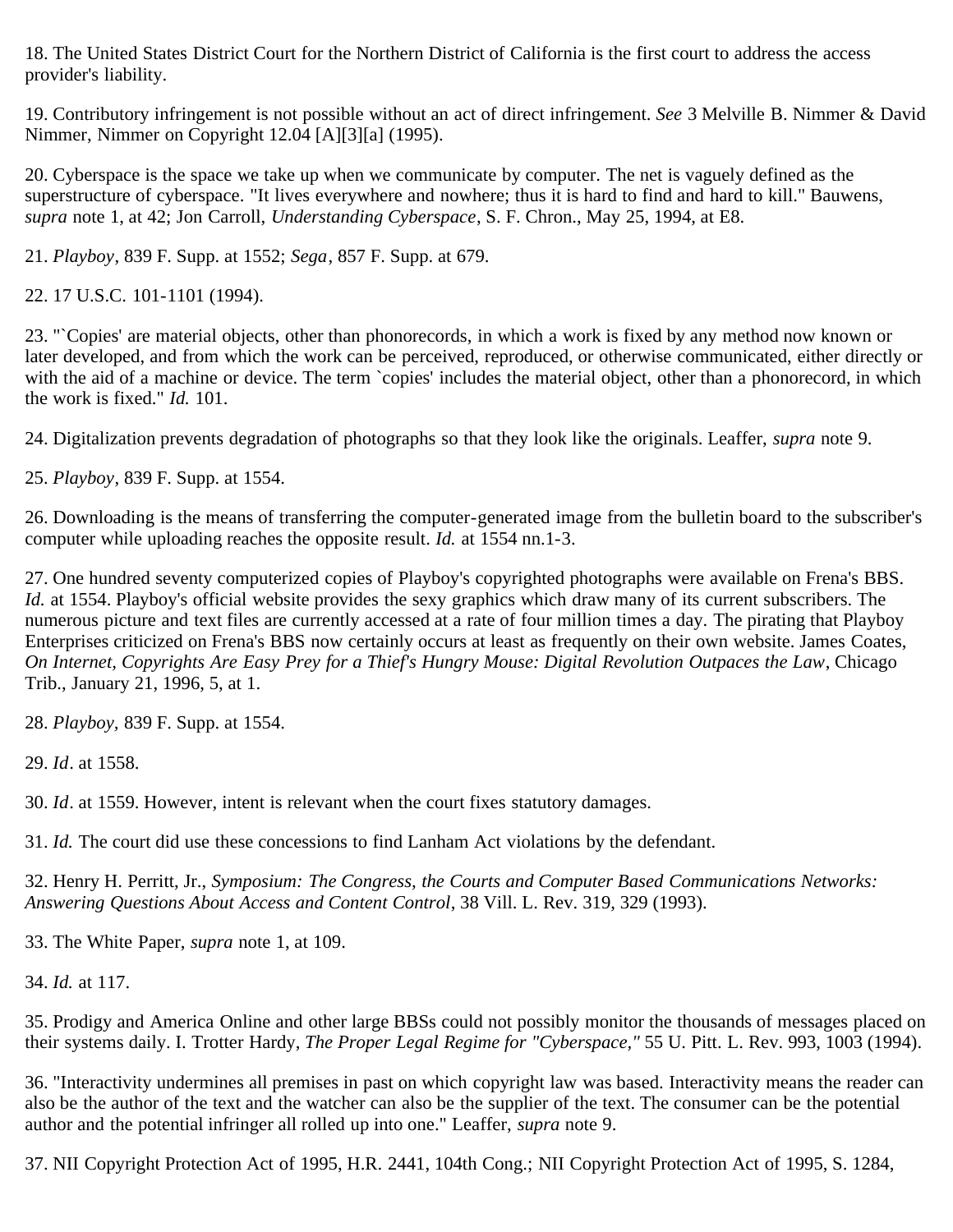104th Cong.

<span id="page-9-0"></span>38. The eighteenth century origin of "copyright," which involved a right to "copy" books, was interestingly enough, a reaction to new technologies as well. Leaffer, *supra* note 10.

<span id="page-9-1"></span>39. H.R. 2441; S. 1284. Another bill, the Criminal Copyright Improvement Act of 1995 is an amendment to define "financial gain" to include the receipt of anything of value, including the receipt of other copyrighted works. It is currently under review in the Senate Judiciary Committee. Criminal Copyright Improvement Act of 1995, S. 1122, 104th Cong.

<span id="page-9-2"></span>40. These amendments do not create a new right for the copyright owner, rather they adapt to the digital network environment to ensure continued protection. The White Paper, *supra* note 1, at 213-14.

<span id="page-9-3"></span>41. 17 U.S.C. 106(3) (1994) (emphasis added).

<span id="page-9-4"></span>42. "Copyright is premised in the sacred idea of an author where ideas were fixed in a tangible medium of expression. Digitalization plays havoc on the notion of authorship and author where the dichotomy between users and authors is somewhat blurred now." Leaffer, *supra* note 9. The Copyright Act of 1976 states, "A work is `fixed' in a tangible medium of expression when its embodiment in a copy or phonorecord, by or under the authority of the author, is sufficiently permanent or stable to permit it to be perceived, reproduced, or otherwise communicated for a period of more than transitory duration. . . . "17 U.S.C. 101 (1994).

<span id="page-9-5"></span>43. Leaffer, *supra* note 9.

<span id="page-9-6"></span>44. *See* MAI Systems Corp. v. Peak Computer, Inc., 991 F.2d 511 (9th Cir. 1993) (holding that "copying for purposes of copyright law occurs where a computer program is transferred from a permanent storage device to a computer's random access memory").

<span id="page-9-7"></span>45. Sega Enterprises v. Maphia, 857 F. Supp. 679 (N.D. Cal. 1994).

<span id="page-9-8"></span>46. Similarly, in *Central Point Software, Inc. v. Nugent*, 903 F. Supp. 1057 (E.D. Tex. 1995), the court awarded injunctive relief when the BBS allowed, and often encouraged, its subscribers to unlawfully obtain Plaintiff's copyrighted computer software that had been posted on the BBS.

<span id="page-9-9"></span>47. *Sega*, 857 F. Supp. at 683.

<span id="page-9-10"></span>48. *Id.* Furthermore, the Sega trademark appeared on the screen every time one of the software pirates played one of the previously downloaded games. As in *Playboy*, the Sega trademark was used on the file descriptions.

<span id="page-9-11"></span>49. Gershwin Publ'g Corp. v. Columbia Artists Management, Inc., 443 F.2d 1159, 1162 (2d. Cir. 1971).

<span id="page-9-12"></span>50. *Sega,* 857 F. Supp., at 686-87.

<span id="page-9-13"></span>51. Defendants, like the BBS in *Playboy* unsuccessfully tried to invoke the fair use exception under 17 U.S.C. 107, which considers four factors in determining fair use: "(1) purpose and character of use  $\ldots$  (2) the nature of the copyrighted work; (3) the amount and substantiality of the portion used in relation to the copyrighted work as a whole; and (4) the effect of the use upon the potential market for or the value of the copyrighted work." *Id.* at 687.

<span id="page-9-14"></span>52. "A vicarious infringer is one who has (1) the right and ability to control the infringer's acts, and (2) receives a direct financial benefit from the infringement." David J. Loundy, *Internet Case Shows Copyright Act Needs Revision*, Chicago Daily L. Bull., Dec. 14, 1995, at 6 (citing Shapiro, Bernstein & Co. v. H.L. Green Co., 316 F.2d 304, 306 (2d Cir. 1963)).

<span id="page-9-15"></span>53. *Cubby*, 776 F.Supp. 135 (S.D.N.Y. 1991).

<span id="page-9-16"></span>54. *Id.* at 137.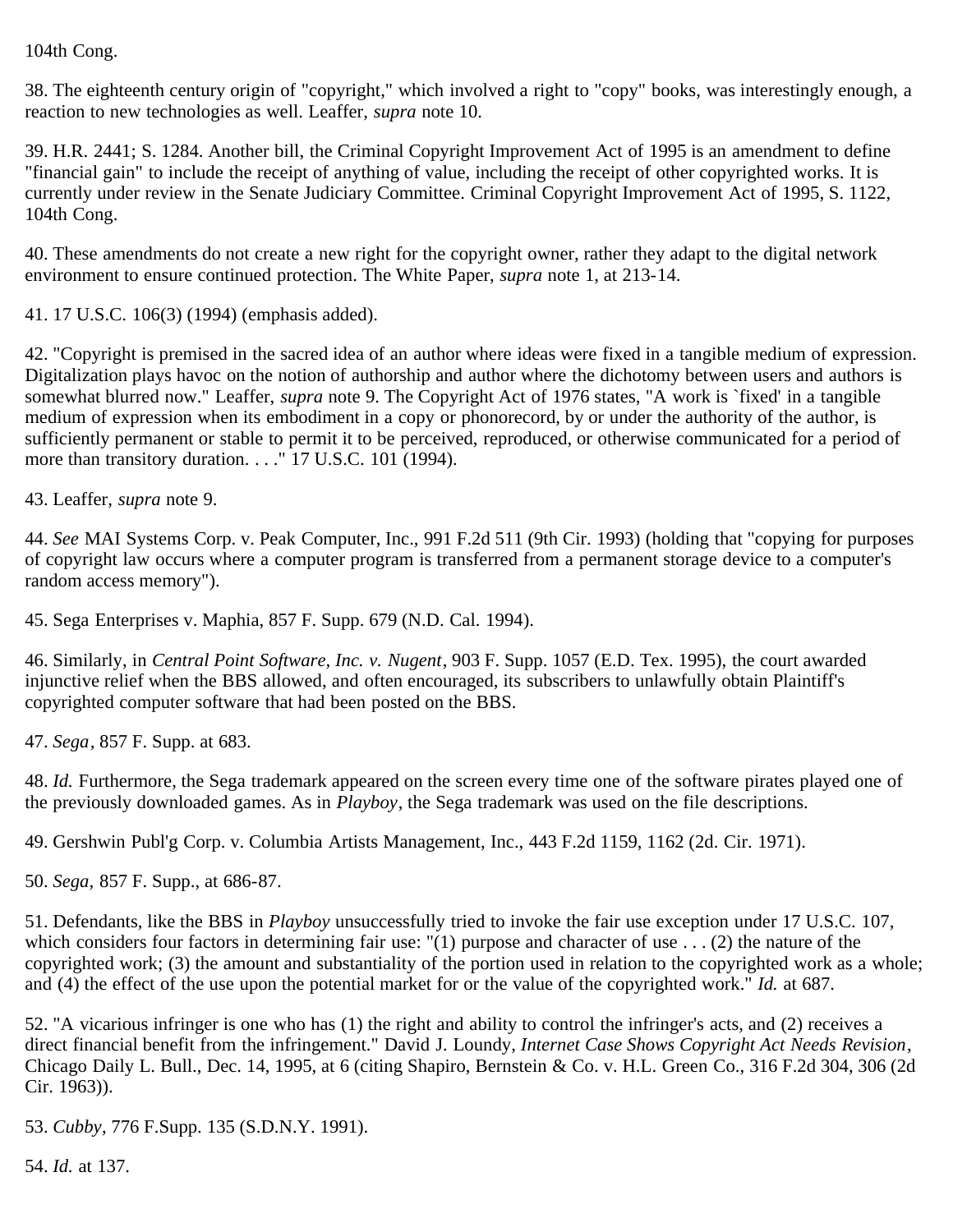<span id="page-10-0"></span>55. *Id.* at 138.

<span id="page-10-1"></span>56. *Id.* at 139.

<span id="page-10-2"></span>57. *Id.* at 140.

<span id="page-10-3"></span>58. *Id.* at 142.

<span id="page-10-4"></span>59. *Id.* at 143.

<span id="page-10-5"></span>60. The White Paper, *supra* note 1, at 122.

<span id="page-10-6"></span>61. 17 U.S.C. 111 (1994) provides the exemptions for passive carriers. *See* Nimmer, *supra* note 20, 12.04[B][3] (1995).

<span id="page-10-7"></span>62. The White Paper, *supra* note 1, at 122 n.392. The Communications Act of 1934 mandates a common carrier to furnish its services to the public upon a reasonable request. 47 U.S.C. 201 (1994). However, the on-line provider or access provider reject this position due to the high level of regulation it entails. *See* Rex S. Heinke & Heather D. Rafter, *Rough Justice in Cyberspace: Liability on the Electronic Frontier*, Computer Law., July 1994, at 6. In *Religious Technology Center v. Netcom On-Line Comm. Services Inc.*, the access provider likens itself to a common carrier that simply serves as a passive conduit for the messages. 907 F.Supp. 1361, 1369 at n.12 (N.D. Cal. 1995).

<span id="page-10-8"></span>63. *Religious Technology Center v. Netcom On-Line Comm. Services, Inc.*, 923 F. Supp. 1231 (N.D. Cal. 1995) (denying motions for summary judgment, judgment on the pleadings and a preliminary injunction, Nov. 21, 1995). Netcom is one of the largest Internet access providers in the United States. *Copyrights: BBS Owner and Internet May Be Contributorily Liable for User Copying,* BNA Patent, Trademark & Copyright Law Daily, Dec. 1, 1995.

<span id="page-10-9"></span>64. The bulletin board operator and the bulletin board subscriber are not parties to the out-of-court settlement. Had the United States District Court for the Northern District of California reached the merits of the case, it would have been a precedent-setting case on the issue of liability for the access provider when a bulletin board subscriber posts infringing material. Tickle, *supra* note 13, at 391.

<span id="page-10-10"></span>65. Hubbard's works were posted worldwide within a few hours of Ehrlich's initial posting. David J. Loundy, *Internet Case Shows Copyright Act Needs Revision*, 141 Chicago Daily L. Bull. 244, Dec. 14, 1995, at 6.

<span id="page-10-11"></span>66. *Id.*

<span id="page-10-12"></span>67. *Id.*

<span id="page-10-13"></span>68. *Id.*

<span id="page-10-14"></span>69. *Id.*

<span id="page-10-15"></span>70. *Id.*

<span id="page-10-16"></span>71. These issues are not addressed in this Note.

<span id="page-10-17"></span>72. Loundy, *supra* note 64, at 6.

<span id="page-10-18"></span>73. However, the argument is also made that clarification in copyright law will encourage the economic prosperity of the Internet. *See generally NII Copyright Protection Act Hearings, Part 2*, *supra* note 2, at 2 (opening statement of Rep. Moorhead).

<span id="page-10-19"></span>74. 464 U.S. 417 (1984).

<span id="page-10-20"></span>75. *Id.* at 418. The Court also stated that constructive knowledge that the videocassette recorders might be used to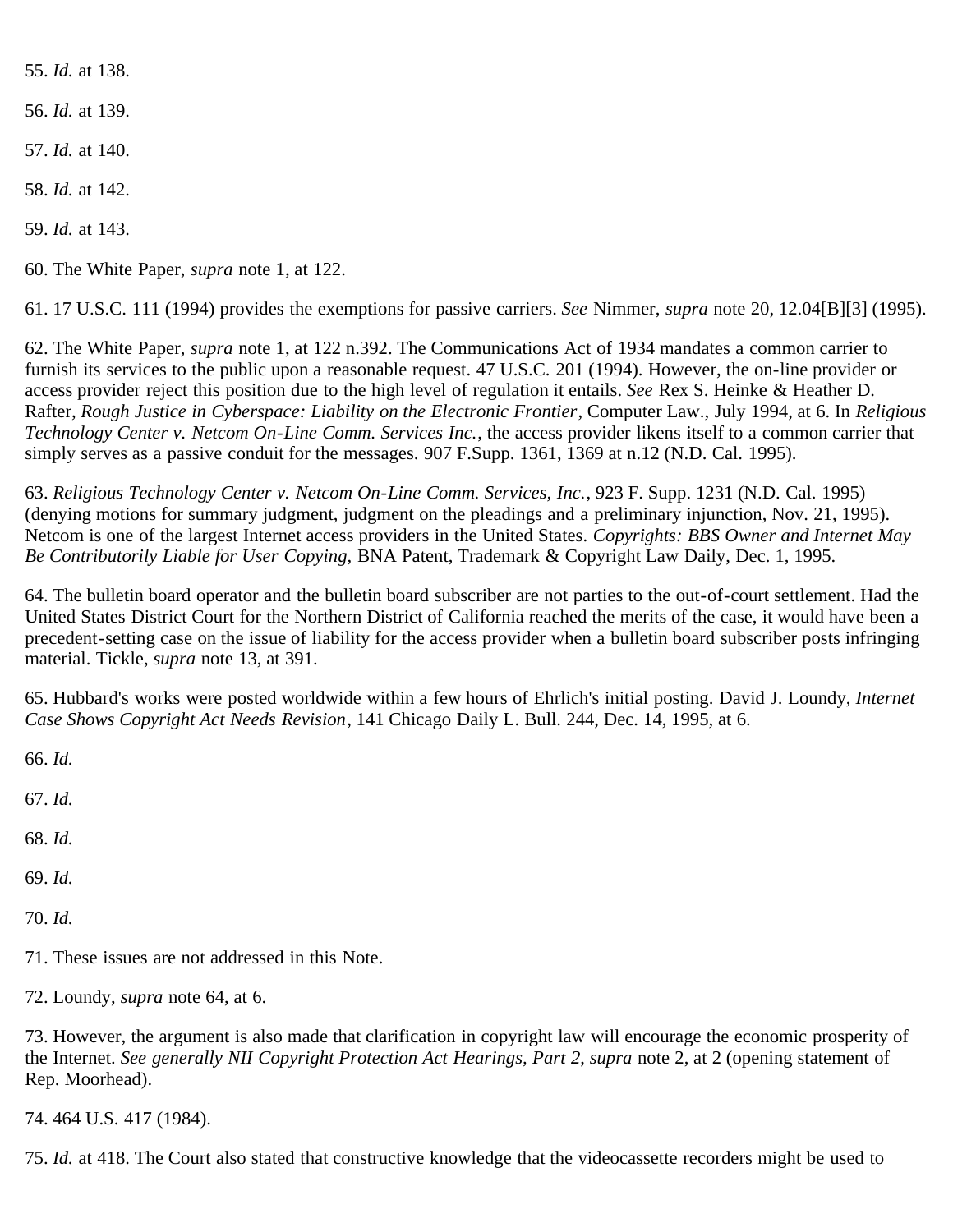violate Copyright laws does not constitute vicarious liability.

<span id="page-11-0"></span>76. "There are three ways that providers can obtain knowledge of an infringement: (1) if there is a copyright notice on the message; (2) if the person making the complaint can prove that they hold the copyright to the item; or (3) if there cannot be a fair use defense for posting the material," *Court Tackles Copyright Infringement on the Net: Ruling Helps Define Duties of Service Providers in Infringement Cases*, 1 Internet Week 34, Dec. 4, 1995, at 10.

<span id="page-11-1"></span>77. Elizabeth Wasserman, *Scientology Suit Watched For Effects in Cyberspace*, Portland Oregonian, November 12, 1995, at A20.

<span id="page-11-2"></span>78. The White Paper, *supra* note 1, at 111.

<span id="page-11-3"></span>79. Shari Steele, the Staff attorney for the Electronic Frontier Foundation, stated that the judges requirement of a contributory liability standard is a marvelous ruling for access providers. Andrew Blum, *Judge Says Access Provider Can Be Liable For Infringement. Both Sides Pleased*, Nat'l. L.J., Dec. 11, 1995, at A6. One intellectual property specialist predicted that Netcom would not be held liable because it has no duty to police the material transmitted via its access lines. Andrew Blum, *Scientology Search Case Before Judge Church Says Ex-Minister Put Its Data On Internet,* Nat'l L.J., Mar. 6, 1995, at A7.

<span id="page-11-4"></span>80. *See generally NII Copyright Protection Act*, *Part 1*, *supra* note 8, at 39-40 (statement of Marybeth Peters).

<span id="page-11-5"></span>81. *Id*.

<span id="page-11-6"></span>82. *NII Copyright Protection Act Hearings, Part 2*, *supra* note 2, at 196-97 (statement of Richard Robinson, Chairman, President, and CEO, Scholastic, Inc., on behalf of the Assoc. of American Publishers).

<span id="page-11-7"></span>83. 141 Cong.Rec. S14,550-53 (daily ed., Sept. 28, 1995) (statement of Sen. Orrin Hatch).

<span id="page-11-8"></span>84. *See Senate Hearings on S. 1284*, *supra* note 15 (statement of Daniel Burton, Vice President of Government Relations of Novell, Inc.) *available in* Westlaw, 1996 WL 238585.

<span id="page-11-9"></span>85. *See* Pamela Samuelson, *The Copyright Grab*, Wired 4.01, Jan. 1996, at 134.

<span id="page-11-10"></span>86. Jane C. Ginsburg, *Putting Cars on the "Information Superhighway": Authors, Exploiters, and Copyright in Cyberspace*, 95 Col. L. Rev. 1466, 1488 (1995).

<span id="page-11-11"></span>87. Another suggestion includes heavier collectivization and a copyright clearinghouse for the copyright owners. Leaffer, *supra* note 9.

<span id="page-11-12"></span>88. 18 U.S.C. 2510-2710 (1994).

<span id="page-11-13"></span>89. Novell, one of the leading computer software companies, endorses the current legislation in the NII Copyright Act of 1995, but recognizes the on-line providers concerns in (1) screening all transmitted material for potential copyright infringements and (2) the triggering effect such action would have on the Constitutional issue of privacy. However, the company agrees with the findings in the White Paper that the on-line providers controlling position should result in responsibility for detecting the infringing material. *Hearings on S.1284*, *supra* note 15 (statement of Daniel Burton) *available in* Westlaw, 1996 WL 238585.

<span id="page-11-14"></span>90. *Compare* Playboy Enterprises v. Frena, 839 F. Supp. 152 (M.D. Fla. 1993); Sega Enterprises v. Maphia, 857 F. Supp. 679 (N.D. Cal. 1994), Cubby, Inc. v. CompuServe, 776 F. Supp. 135 (S.D.N.Y. 1991), Sony Corp. of America v. Universal Studios, Inc., 464 U.S. 417 (1984), and Religious Technology Center v. Netcom On-Line Comm. Services, 907 F. Supp. 1361 (N.D. Cal. 1995), supra notes 15, 18, 22, 54 and 75.